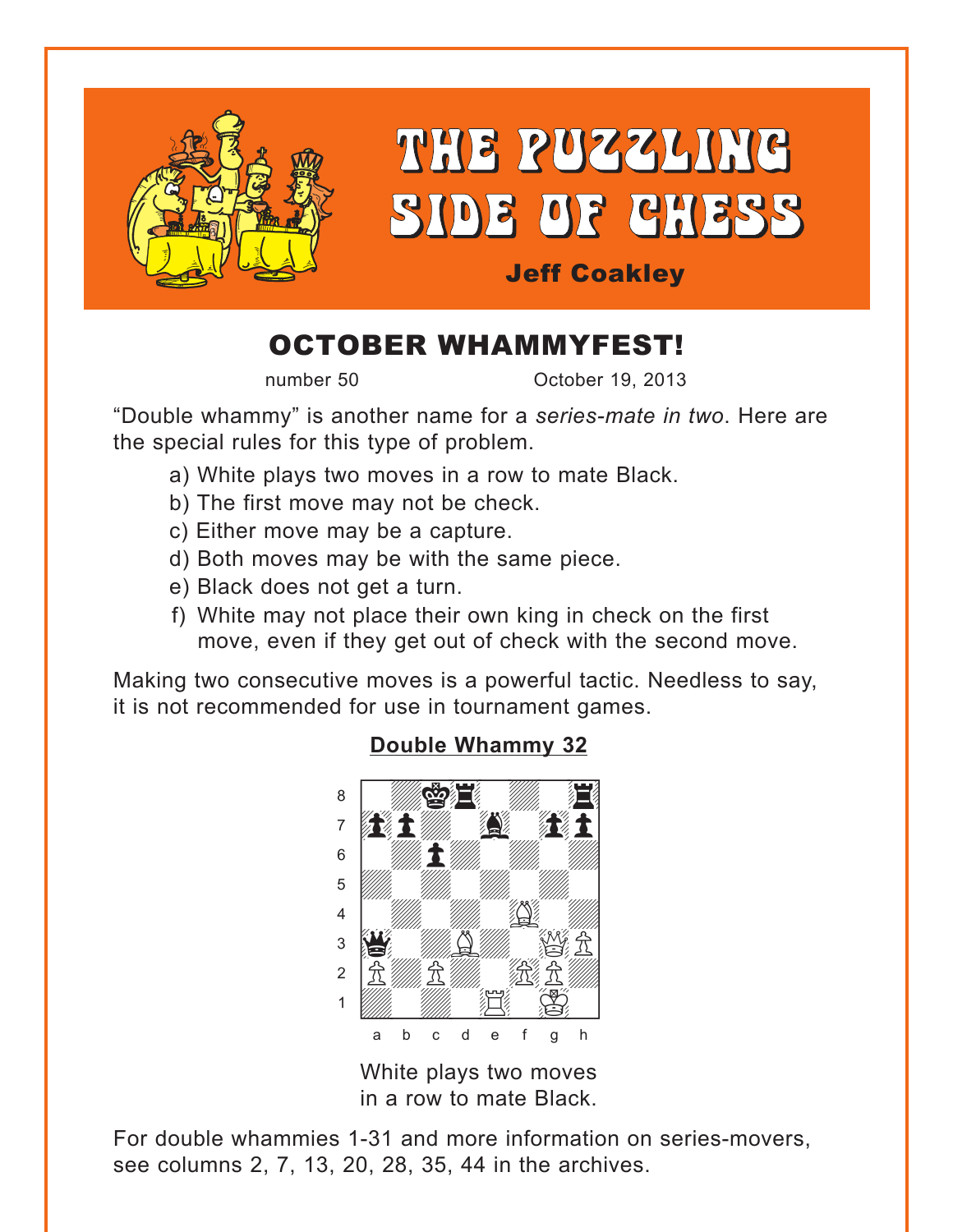#### **[Double Whammy 33](#page-4-0)**

<span id="page-1-0"></span>

White plays two moves in a row to mate Black.



**[Double Whammy 34](#page-5-0)**



White plays two moves in a row to mate Black.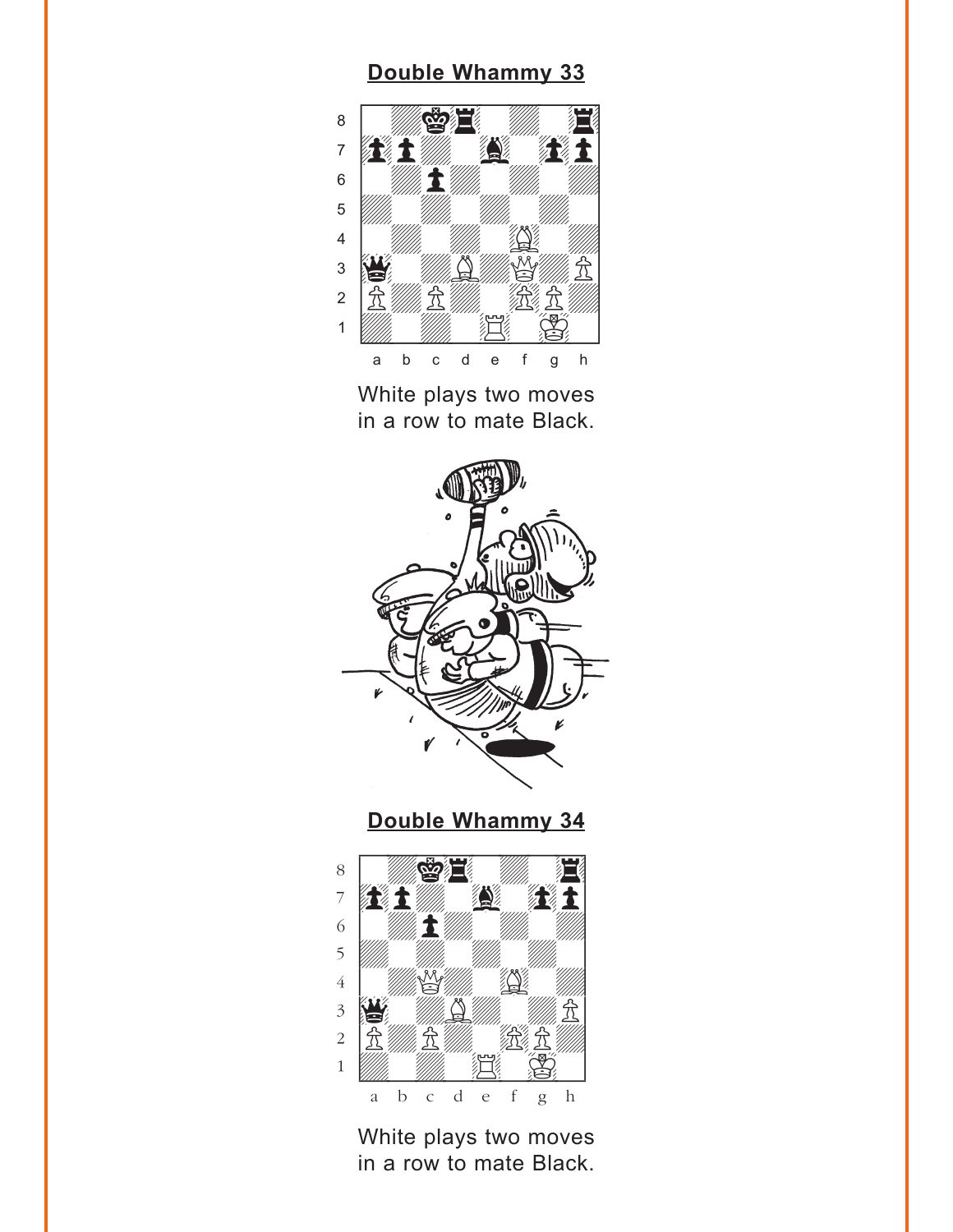### **[Double Whammy 35](#page-5-0)**

<span id="page-2-0"></span>

White plays two moves in a row to mate Black.

Series-mates have been around for over sixty years. As you might expect, most of the problems are longer than two moves. This column concludes with three "multi-whams".

The first is a four-mover by California composer Eugene Albert, the author of *Ideal-Mate Chess Problems* (1966).

As in double whammies, only the final move may be check.



#### **[Multi-Wham 10](#page-6-0)**

Series-mate in 4

White plays four moves in a row to mate Black.

Last call for the *Chess Cafe Puzzlers Cup*! The deadline for contest entries is October 31.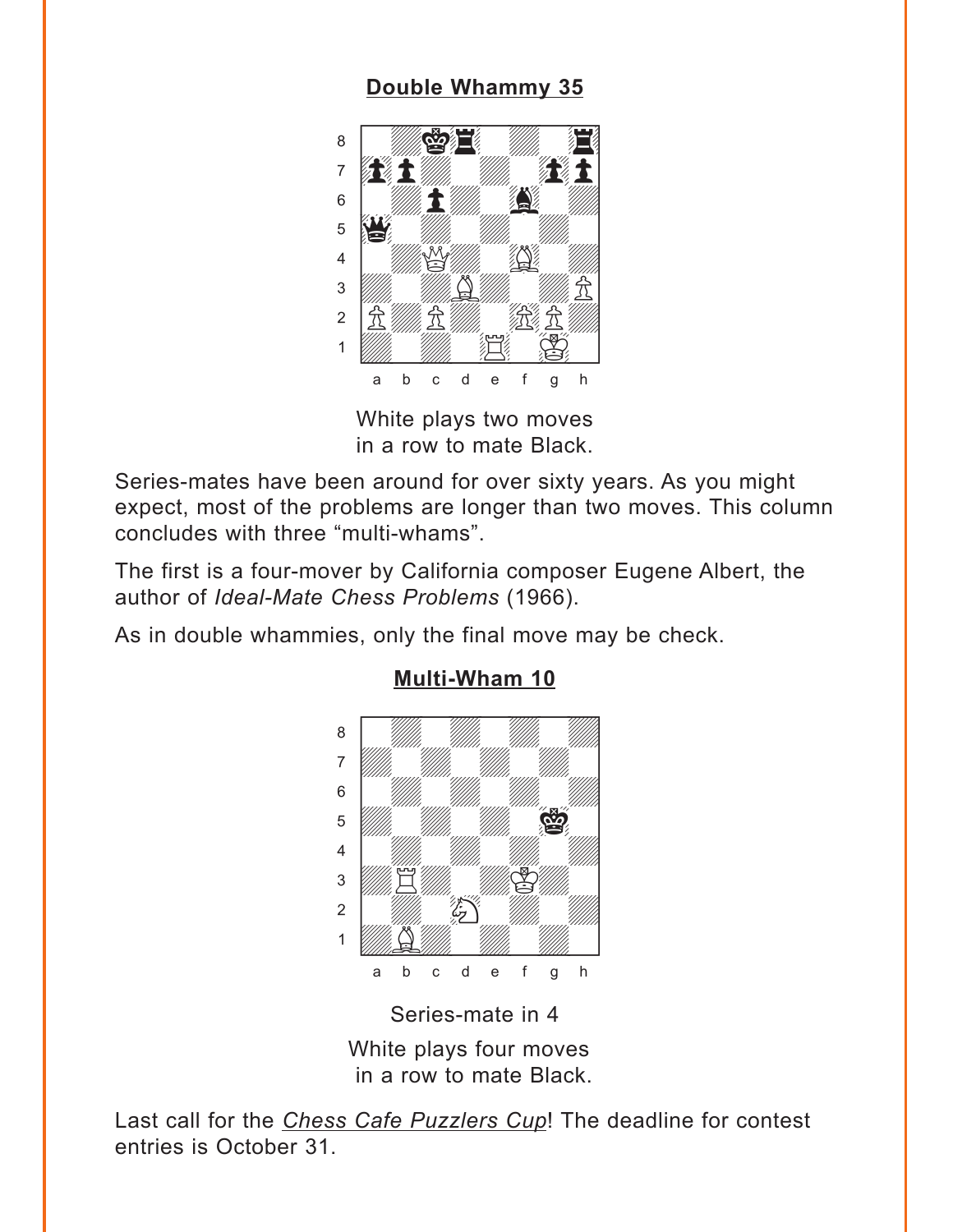<span id="page-3-0"></span>Next up is a great puzzle by Theodor Steudel (1928-2009) of Germany. He composed over 2700 problems during his lifetime, and was a noted expert on pawn promotion.



**[Multi-Wham 11](#page-7-0)**

White plays thirteen moves in a row to mate Black.

The final whammy is a twenty-five-mover. That sounds a lot tougher than it actually is, as you may soon discover.



## **[Multi-Wham 12](#page-8-0)**

Series-mate in 25 White plays twenty-five moves in a row to mate Black.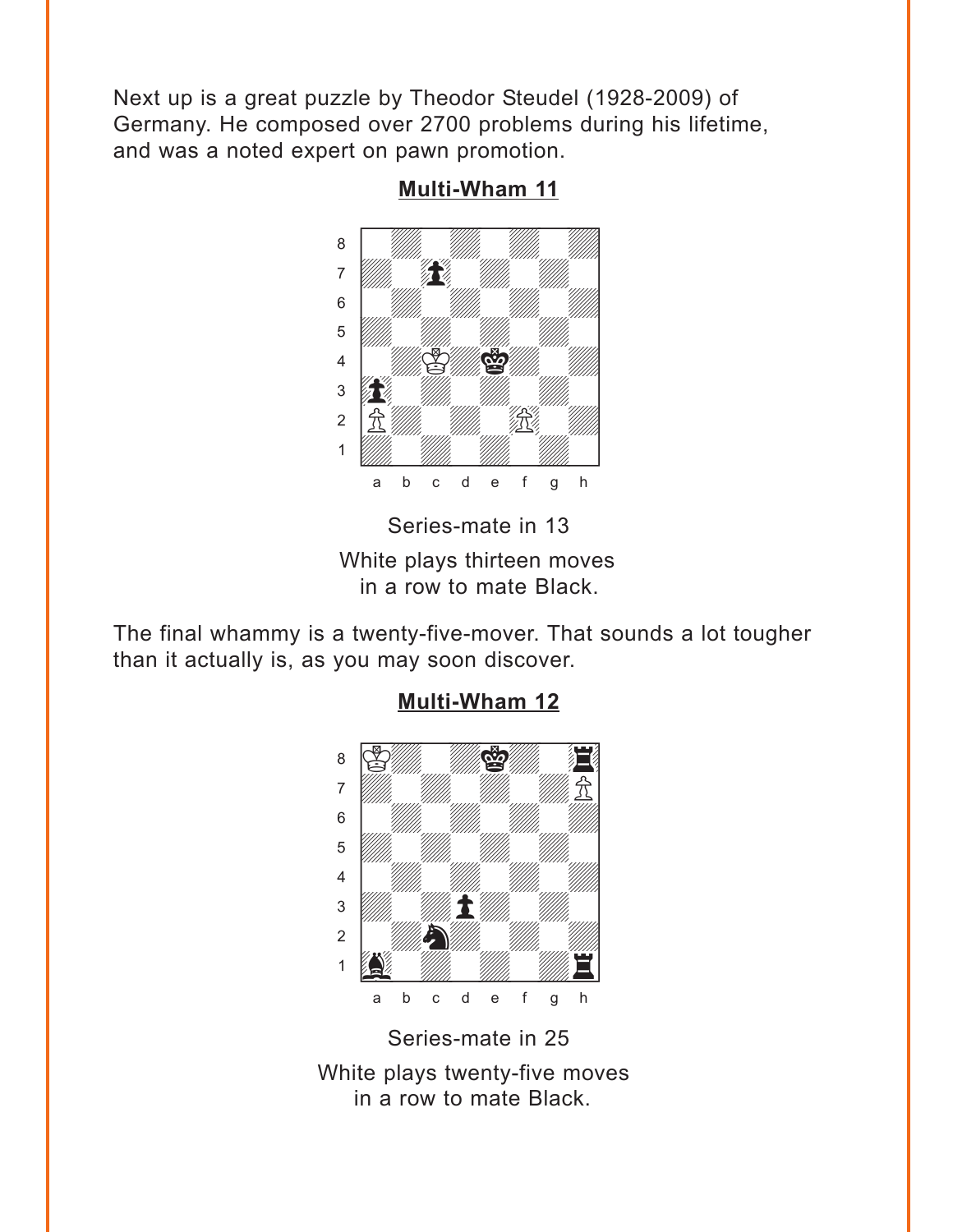# <span id="page-4-0"></span>**SOLUTIONS**

All double whammies by J. Coakley, *ChessCafe.com* (2013).

*PDF hyperlinks*. You can advance to the solution of any puzzle by clicking on the underlined title above the diagram. To return to the puzzle, click on the title above the solution diagram.



#### **[Double Whammy 32](#page-0-0)**

1. Bb8 The bishop keeps an eye on c7 and clears a path for the queen. 2. Qc7#

## **[Double Whammy 33](#page-1-0)**



1. Ba6 Pinning the black b-pawn. 2. Qxc6# A *quasi-Boden mate*.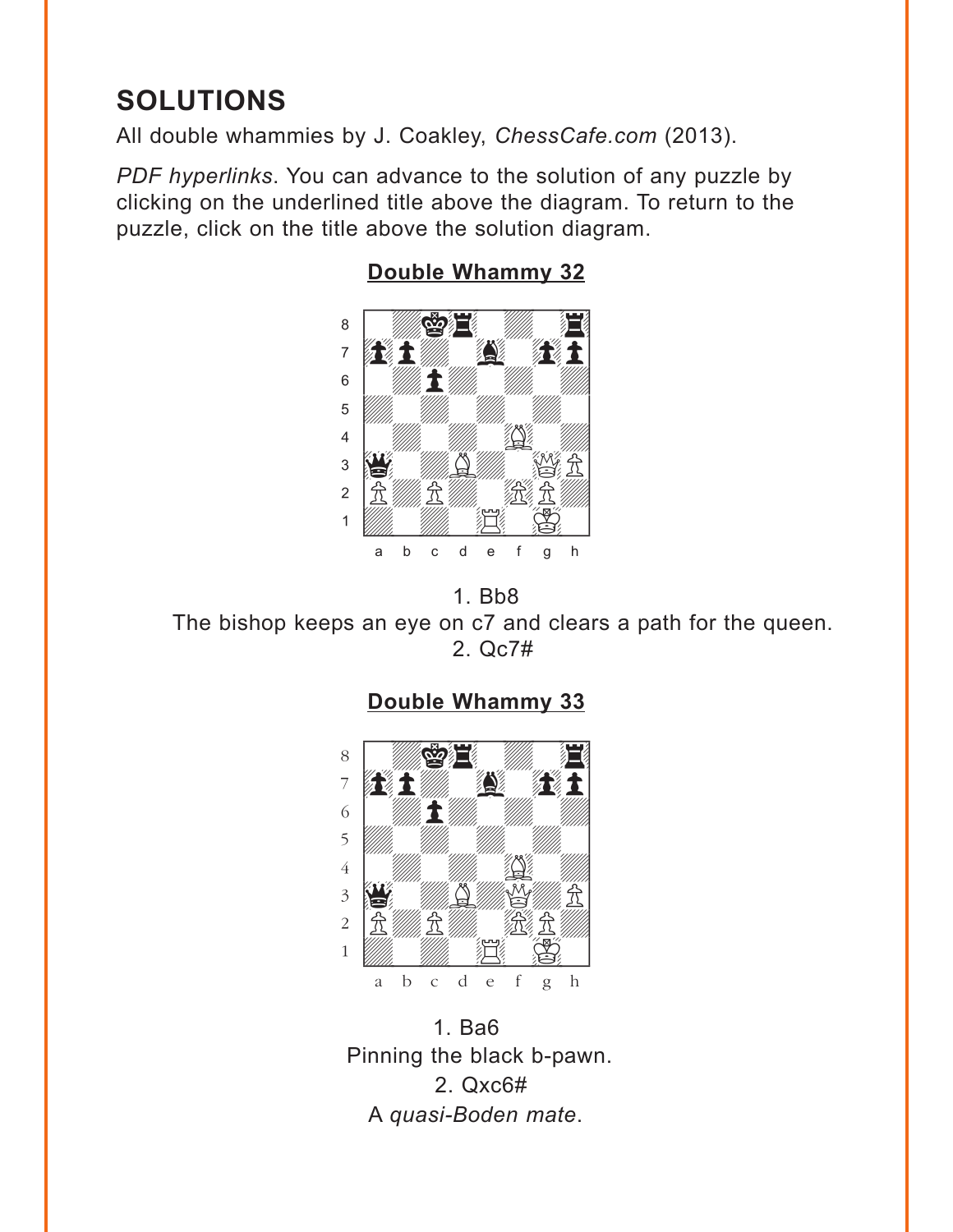#### **[Double Whammy 34](#page-1-0)**

<span id="page-5-0"></span>

1. Qg8 The queen pins the black rook on d8. 2. Bf5#

**[Double Whammy 35](#page-2-0)**



1. Re8 This time the white rook has the pinning duty. 2. Qe6# And the queen delivers mate.

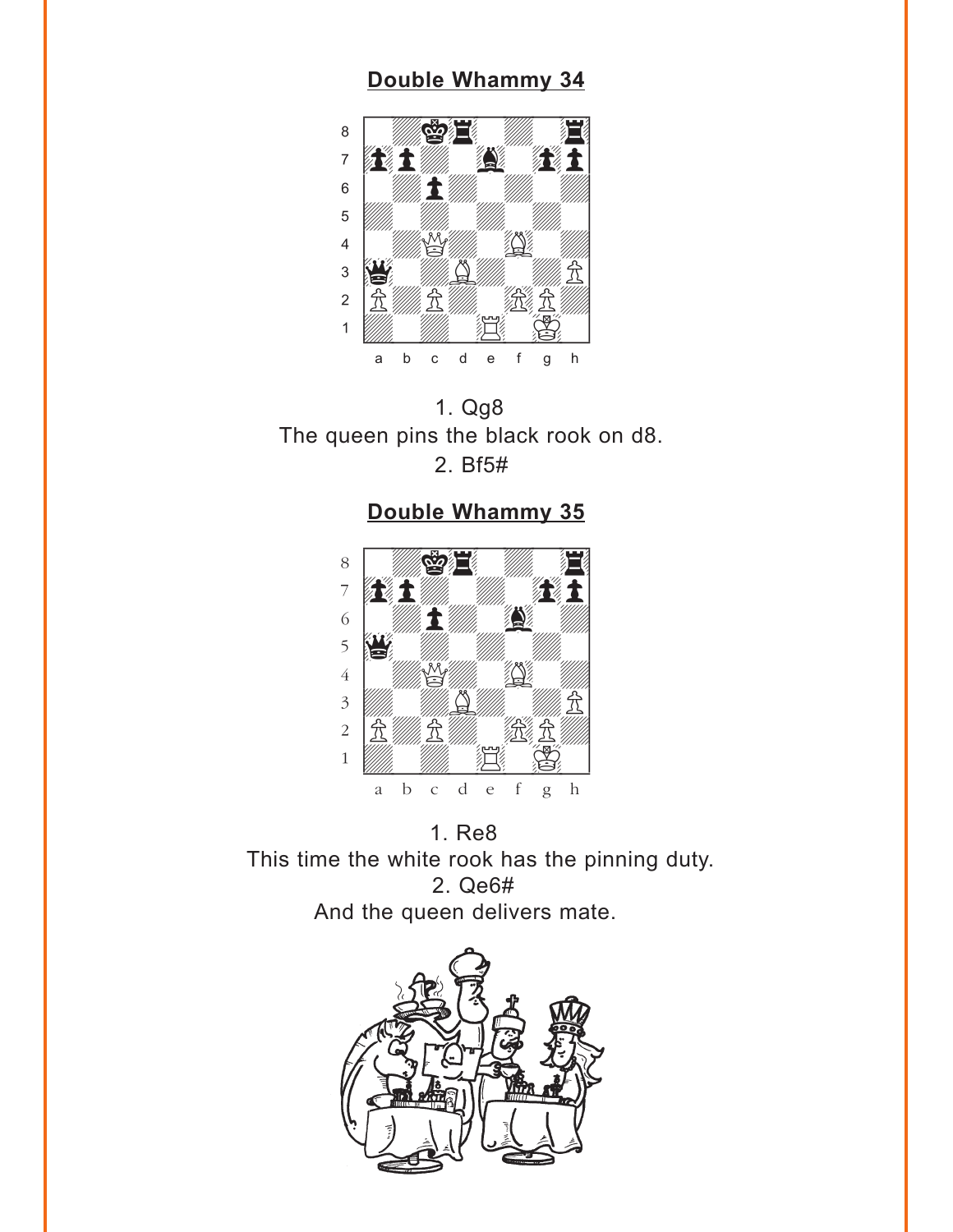<span id="page-6-0"></span>

**[Multi-wham 10](#page-2-0)** series-mate in 4

- 1. Bh7
- 2. Rb1
- 3. Rh1
- 4. Ne4#

An *ideal mate*. Every piece on the board is involved in the mate, and each square in the black king's field is covered exactly once. Economy and purity.



For multi-whams 1-9, see columns 2, 7, 13, 20, 28, 35, 44.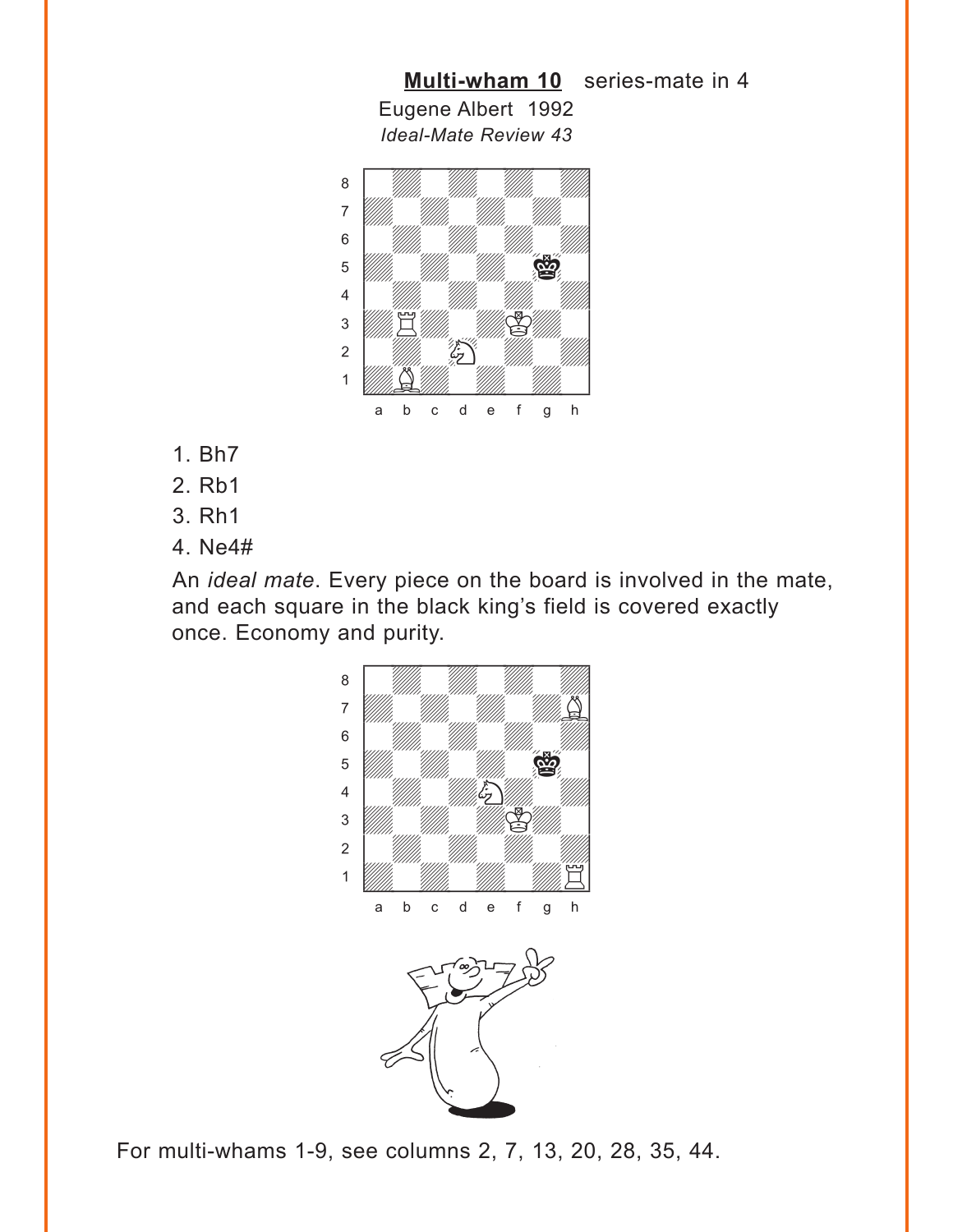<span id="page-7-0"></span>

Theodor Steudel 1997

**[Multi-wham 11](#page-3-0)** series-mate in 13

- 1. f4
- 2. f5
- 3. f6
- 4. f7
- 5. f8=Q The *Excelsior* theme: five straight moves by a pawn from its starting square to the last rank.
- 6. Qxa3
- 7. Qf8 A cool *switchback*. The queen eliminates the blockade on a3 and returns to f8.
- 8. a4
- 9. a5
- 10. a6
- 11. a7
- 

12. a8=R *Excelsior* number two! Underpromotion to a rook is necessary as a queen on a8 would give check.

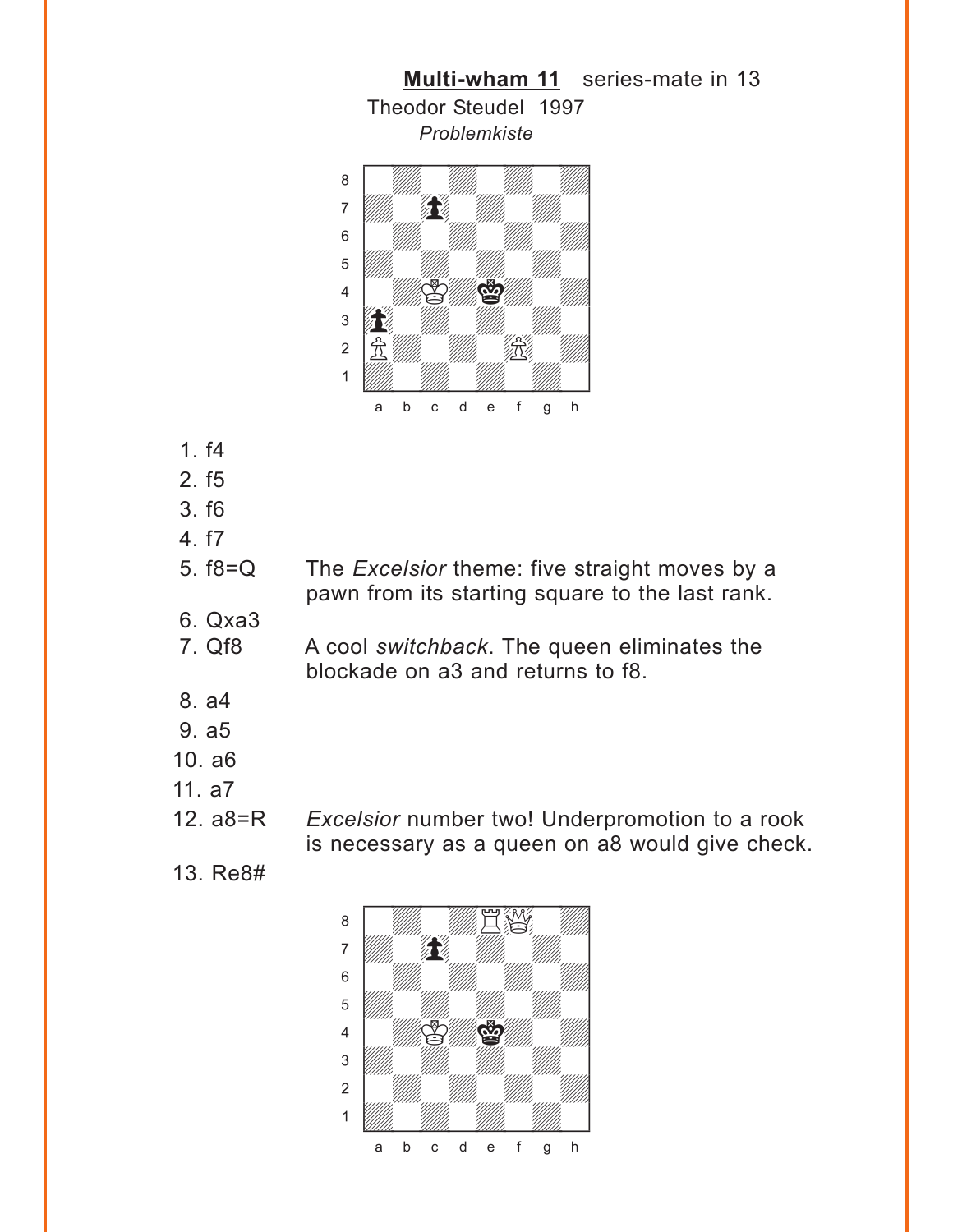<span id="page-8-0"></span>

- 1. Kb7 The white king begins his journey down the long light diagonal.
- 2. Kc6
- 3. Kd5
- 4. Ke4
- 5. Kf3
- 6. Kg2
- 7. Kxh1 Removing a guard of the black bishop on a1.
- 8. Kg2 To reach the a1 corner, the white king must retrace his steps back to e4.
- 9. Kf3
- 10. Ke4
- 11. Kxd3
- 12. Kxc2 Another defender bites the dust.
- 13. Kb1
- 14. Kxa1 The bishop falls, leaving the rook on h8 unprotected.

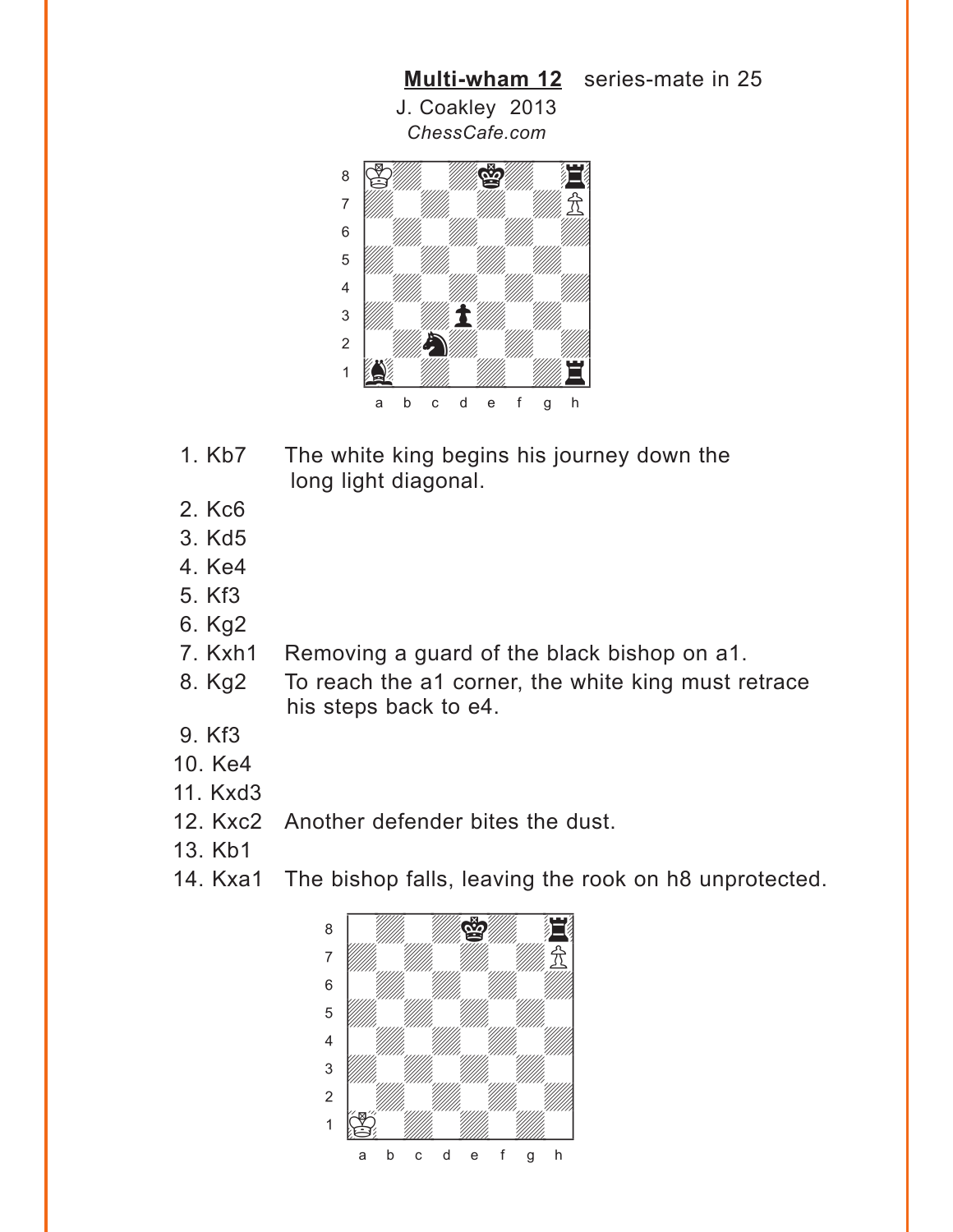- 15. Kb2 And we know where the king is headed. Up the long dark diagonal.
- 16. Kc3
- 17. Kd4
- 18. Ke5
- 19. Kf6
- 20. Kg7
- 21. Kxh8 The white king completes his tour of the four corners. 22. Kg7 After 22 moves, the white pawn is finally free to
	- advance. But first the king "takes the opposition".
- 23. Kf6
- 24. Ke6
- 25. h8=Q#



The dual solution with the alternative promotion 25.h8=R# is not a cook. Some composers might consider it a minor flaw. Here is a version of the problem that eliminates that possibility.